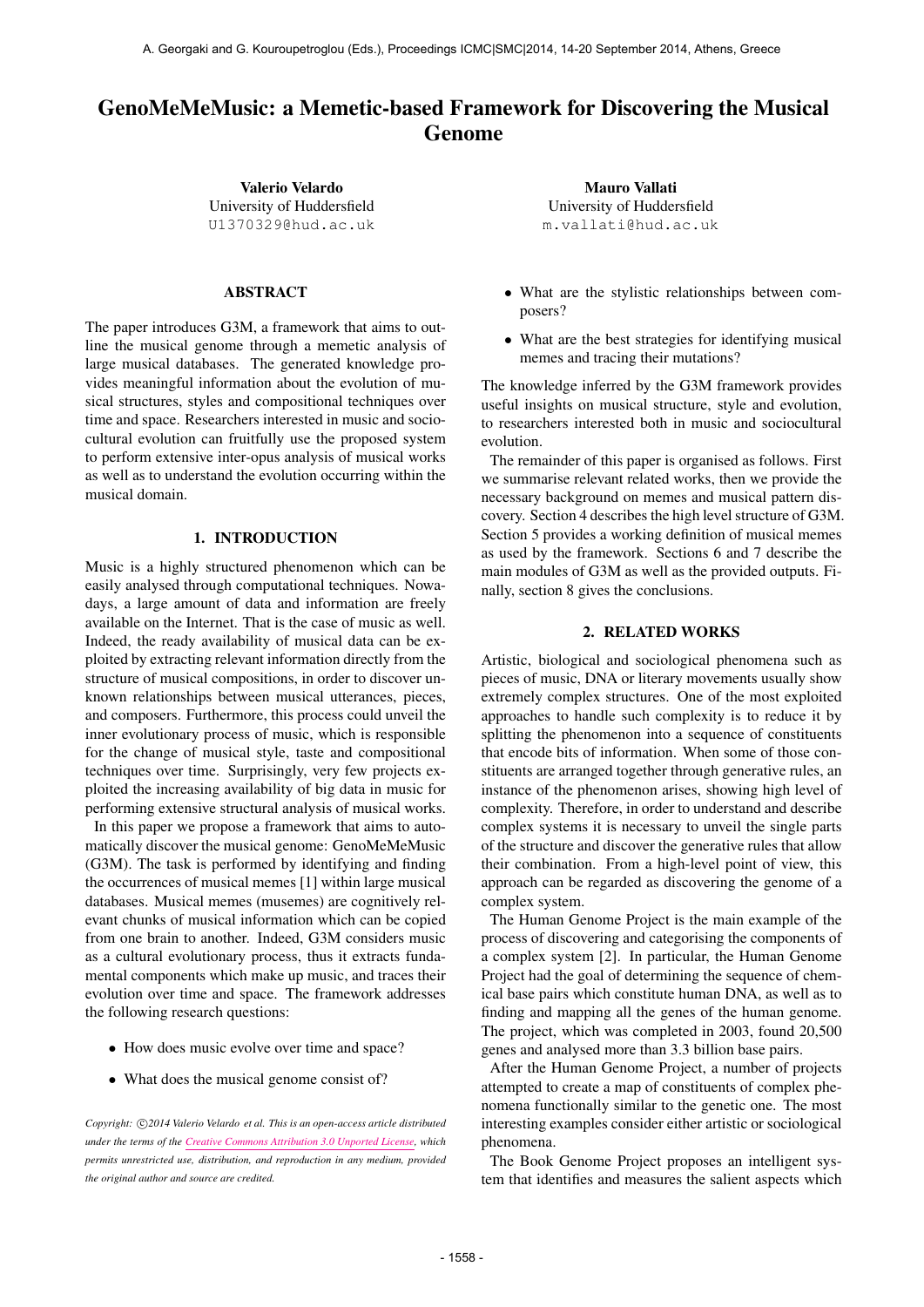make up a book.<sup>1</sup> Different components, such as language, characters and themes, are analysed in order to organise and categorise books. Books are separated one from another and put into an abstract complex space of books named the "booksphere". The Book Genome has three primary gene structures (i.e. language, story, characters), which contain a specific subset of measurements. The system tracks and quantifies the different measurements and put the results into an online database. The final outcome is a genome which systematically encodes and categorises different possible manifestations of a book.

A similar study covers the visual art domain. The Art Genome Project aims to categorise artists and artworks by providing a unique genome for each of them. 2 Particularly, every artistic genome is made up of about 400 genes which are organised in coherent categories such as medium, time period and style. The result is an abstract space that organises and structures the visual art domain coherently.

The same approach has been used also to categorise music. The Music Genome Project proposes a specific genome that uniquely describes a musical composition [3]. The musical genome is made up of 450 different genes which reflect salient characteristics of a piece of music such as tempo, key and gender of the lead vocalist. The process of categorisation is carried out by musical experts, who listen to a musical work and give a score to each of the different 450 genes. Every genome is then stored in an online database. The project has also a web application, called Pandora. Pandora is a web radio which suggests pieces of music to the listeners. The suggestions are based on listeners, musical preferences, and are made by exploiting the database of the Music Genome Project.

Although the Music Genome Project has demonstrated itself to be effective, it is possible to identify some issues. It relies on music experts to extract information from a piece of music and, therefore, to compile the musical genome. This interactive process shows two major flaws. First, there could be significant differences between experts in how they judge music and score genes. Secondly, there is a substantial problem of scalability. Indeed, the greater the number of pieces the project wants to analyse, the greater the number of music experts needed. Moreover, the Music Genome Project uses very broad categories to define the genome of a musical composition. Thus, the project focuses on high-level descriptions, ignoring the raw musical content that actually makes up a piece of music, such as rhythms, notes and melodies.

To overcome some of these problems, Hawkett proposed an automatic extraction system which identifies musical patterns and performs research based on pattern similarity on a group of different pieces [4]. The outcome is a form of musical genome that encodes the melodic materials that make up a set of string quartets. Hawkett exploits a brute-force approach, which considers every musical pattern defined as a group of notes containing from 3 to 11 tones. Also, the study attempts to demonstrate the existence of musical memes by analysing the evolution and the properties of music patterns extracted from the string quartets. This work has a significant weakness. The algorithm of extraction ignores the cognitive relevance of the musical patterns, since it focuses on every possible pattern of 3 to 11 notes. Therefore, the system overlooks the musical relevance of the patterns identified.

#### 3. BACKGROUND

This section introduces the concepts of meme, museme (i.e. musical meme) and the existing relevant techniques of pattern matching used in music.

# 3.1 Memes and Musemes

Memes are cultural traits that can be passed on from one person to another by non-genetic means such as imitation and teaching [5]. They can be habits, ideas, stories, songs or tunes [6]. Memes are selfish replicators like genes, since they are bits of information that are copied with variation and selection. They can be encoded in different ways, as pieces of information in the human brain or on DVDs, and they compete for survival evolving in a meme pool. Although memes and genes are quite similar, there are some major differences between them. Genes are made of DNA, whereas memes are not. Furthermore, there is no equivalent to a base pair for memes. Finally, genes are more stable than memes, since they experience a radically slower rate of mutation than memes.

Nonetheless, memes and genes share some basic properties, such as *copying-fidelity*, *fecundity* and *longevity* [6]. *Copying-fidelity* assures that replicators are copied accurately and remain recognisable over time. This process does not exclude variation, rather it indirectly fosters the dynamic process of selection that memes undergo within the meme pool. *Fecundity* refers to how rapidly a meme can be replicated and spread. This property is of primary importance: it guarantees a clear competitive advantage to replicators which have large number of copies. *Longevity* measures how long a meme can survive and evolve. The greater the amount of time a meme remains active, the greater the possibility of spreading. Fidelity, fecundity and longevity are complementary properties of replicators which contribute to define the success of memes.

Memes evolve over time and respond to selective pressure. The memetic-evolutionary process is analogous to the genetic-evolutionary process. Dennett identifies three elements of an algorithm that guarantee evolution: *variation*, *heredity or replication* and *differential fitness* [7]. *Variation* refers to a huge amount of different elements within a pool of replicators. *Heredity or replication* refers to the capacity of element to create copies of themselves. *Differential fitness* provides a selective process guaranteed by the interaction of the elements at a certain time with the environment. Variation, heredity or replication and differential fitness are conditions that appear both within the memetic and genetic domains.

It is worth saying that group of memes can be organised, so that they replicate and adapt together. Such complex memetic structures might be termed *memeplexes* [8].

 $1$  http://bookgenome.com (last accessed 05/05/2014)

<sup>2</sup> https://artsy.net/theartgenomeproject (last accessed 05/05/2014)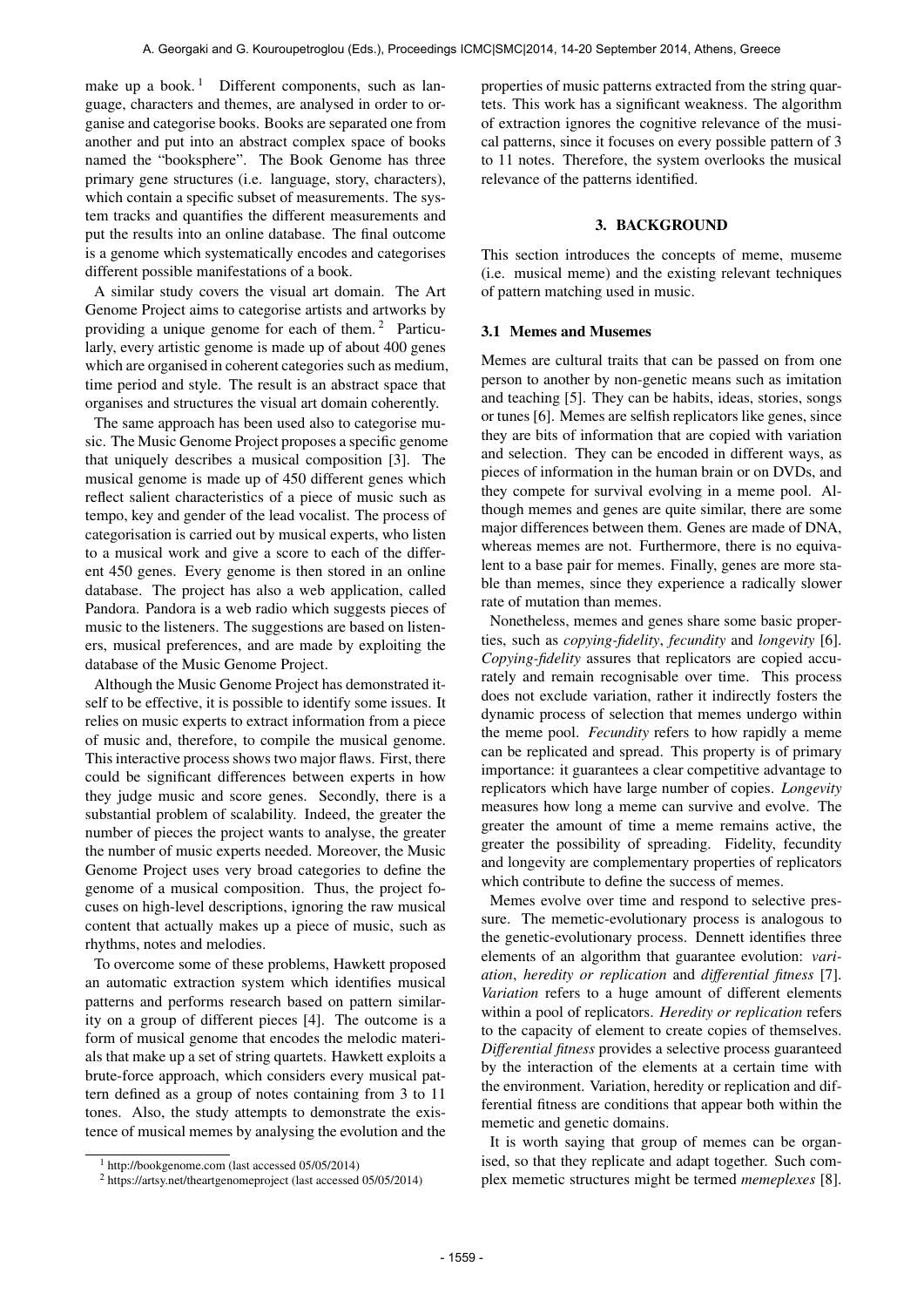Memes that live within a memeplex benefit from the success of the memeplex itself. Examples of memeplexes are religions and cultures which consist of a set of coherently organised memes that spread and replicate together.

Memes can also play a fundamental role in analysing music. As suggested by Jan, it is possible to consider music from a memetic point of view [1]. This approach is compatible with applications of Darwinian theories of evolution, and provides a useful theoretical framework to understand relevant questions such as why some musical structures and procedures are more common than others at certain times.

Jan defines a musical meme or *museme* as a:

*Replicated pattern in some syntactic/digital elements of music - principally pitch and, to a lesser extent, rhythm - transmitted between individuals by imitation as part of a neo-Darwinian process of cultural transmission and evolution.*

Musemes are cognitive relevant musical structures and listeners can identify them partly through bottom-up innate cognitive processes, and partly through top-down learned listening strategies. Moreover, musemes exist at several structural hierarchical levels of a musical piece and are usually multi-parametric instances of pitch and duration. Several musemes constitute musical memeplexes across many hierarchical musical structures, up to the level of the piece as a whole. Musemes manifest the basic meme properties of longevity, fecundity and copying-fidelity. Additionally, they undergo the same algorithmic evolutionary process which consists of the three steps of variation, replication and differential fitness.

As far as we know, there are few studies attempting to identify musemes in musical compositions. In 2004, Jan [9] tried to track and identify musemes in the Adagio in C Major for Glass Harmonica, KV 356 by Mozart, exploiting the Humdrum Toolkit. Even though the work opens new avenues of research, its methodology inherently lacks scalability. Indeed, the patterns had to be manually inserted into the system in order to discover the occurrences of musical memes within a single piece. Therefore, an application to large musical databases would be impractical. Rather, an intelligent system that could autonomously identify and confront musemes within a large set of musical works is needed.

## 3.2 Musical Pattern Discovery

Pattern discovery is a fundamental part of symbolic music processing [10], which has numerous applications such as music analysis, music information retrieval and music classification. There are several algorithms that perform pattern discovery exploiting different strategies.

Conklin [10] proposes an approach that considers interopus pattern discovering, i.e. the process of discovering recurring patterns within a corpus of musical pieces. The system addresses the issue of pattern ranking by focusing on *distinctive patterns*, which are defined as frequent patterns that are over-represented in the corpus, as compared to an anticorpus of random generated musical pieces. Even though the system proposed by Conklin manages to find occurrences of the patterns across several pieces, it does not consider the evolution of the patterns over time and their structural organization.

Lartillot [11] proposes an algorithm of pattern discovery based on relevant cognitive processes. The system represents music along two dimensions: melody and rhythm. Musical patterns are modelled as a chain of states. The algorithm exploits the main feature of *associative memory*, i.e., the capacity of relating items which show similar properties. Associative memory is represented by hash tables which encode the two different musical parameters. The huge number of patterns that can potentially arise from the algorithm are reduced through a filtering technique, that follows the criteria of selection of the longest and most frequent patterns. However, the system works only at an intra-opus level, since it can only process a single piece at a time, and it is limited to monophonic music.

Conklin and Anagnostopoulou [12] propose an approach that focuses on deeper musical structures called *viewpoints*. Viewpoints model specific typologies of musical features such as melodic contour, duration and intervals. The algorithm can find deeper transformed representation of a pattern, shifting the problem of looking at similarity between two patterns from a surface level into a deeper representational level. The system does not adopt a cognitive approach and again considers only the intra-opus level.

Szeto and Wong [13] tackle the problem of identifying patterns in post-tonal music by modelling a musical work as a network. Every note of a piece is represented by a node, and the relationships between two notes by an edge. Searching for a musical pattern is equivalent to looking for a subgraph of the network. The algorithm also models the perceptual dimension by considering melodic groups of notes as single coherent and continuous line called a *stream*. The system is limited to post-tonal music, and adopts a not very sophisticated strategy to detect similarities between patterns.

Meudic [14] considers similarity in polyphonic contexts. The proposed algorithm uses three musical factors to decide whether or not two patterns are similar. These are pitch, melodic contour and rhythm. The system initially performs a measurement of similarity along these three aspects, and then considers a global similarity measure, which derives from their linear combination. The similarity measure for pitches and melodic contours considers only the musical events falling on the downbeats. Furthermore, the system focuses only on intra-opus analysis.

An interesting approach to pattern discovery is adopted by Lartillot [15], which focuses on analogy and induction. The algorithm of pattern detection copes with approximation rather than repetition, and exploits a powerful system of induction. The system is capable of inducting new patterns based on analogies with older patterns. The algorithm adopts an interesting cognitive approach. It considers the experience of music as a temporal progression, and infers the global musical structure of a piece through induction of hypotheses from local viewpoints. Additionally, the algorithm is capable of inferring patterns of patterns and organ-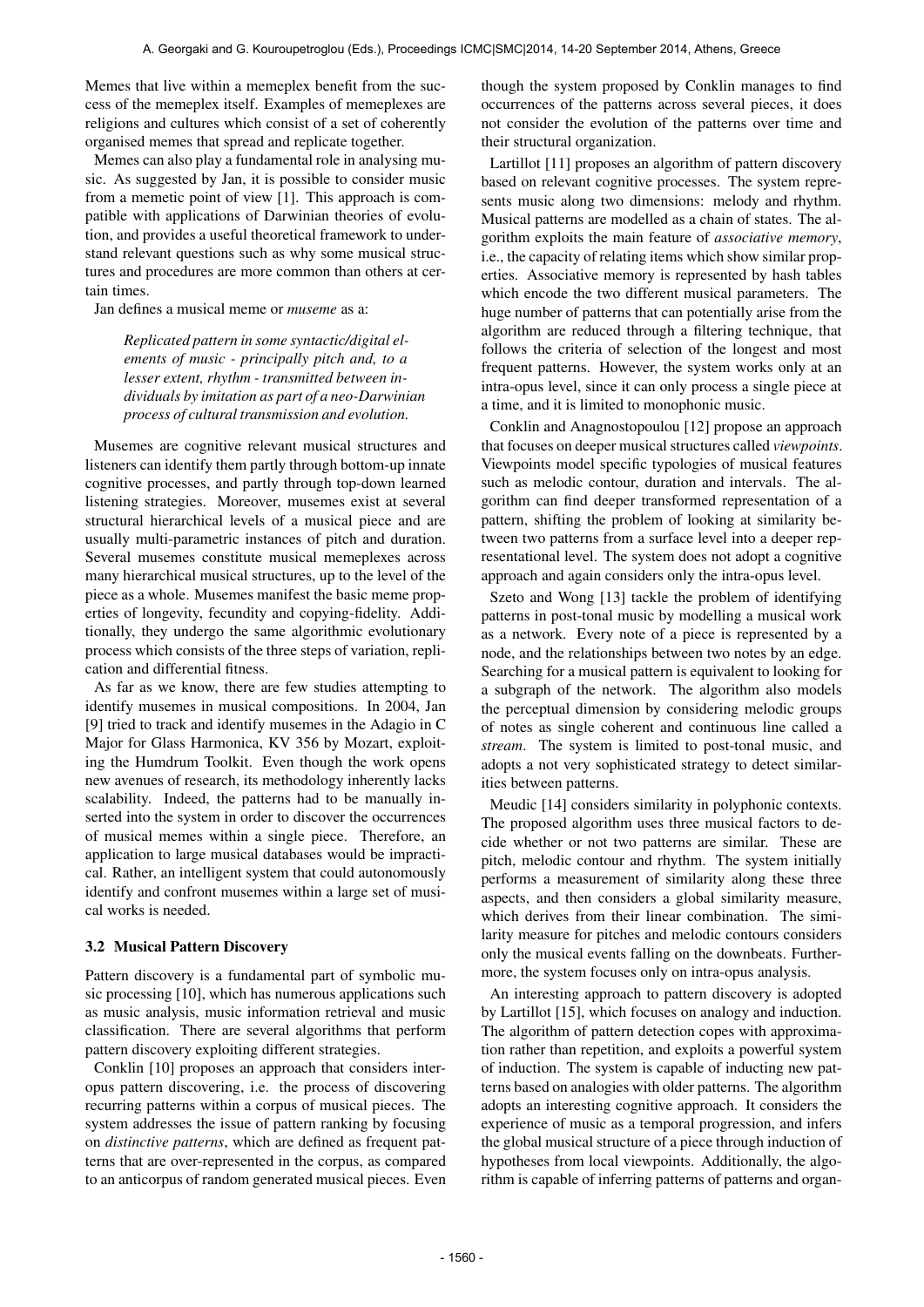

Figure 1. The structure of the GenoMeMeMusic framework.

ising a musical piece in a semantic network, with information distributed throughout the network. This system does not discover similar patterns across different pieces and, moreover, it sometimes does not recognise relevant musical patterns within a piece, due to the inductive cognitive process itself.

Although there are many systems which perform musical pattern discovery, none of them deals with the memetic structure of music. Likewise, none of them analyses the relationships among different musical patterns in order to infer the evolutionary process undergone by music. Indeed, until now the inference of the musical evolutionary process has been carried on a qualitative base by musicologists and music theorists who directly analysed scores.

#### 4. FRAMEWORK

Figure 1 shows the structure of the proposed G3M framework. It gathers music files, in the Music XML standard, from the Internet or other existing sources. Music XML has been selected due to its high expressivity (it can include much more information than other standards, e.g., MIDI) and to the large number of available sources [16]. Music XML is translated in the internal encoding format, described in section 6.1. This encoding has been designed for simplifying the operation that will be performed by the Museme Identifier, namely segmenting music and looking for similarities. The knowledge extracted and organised by the Museme Identifier is then exploited by the Reasoner, which analyses the obtained structures and information and provides the output, i.e., the musical genome. The output is provided under two main forms: networks and meme characteristics. The first focuses on representing information by using relationships between composers and music pieces, based on musemes shared. The second one is focused on confirming and evaluating the main known properties of musical memes.

The rest of the paper will describe the modules of the G3M framework, in particular from the functional perspective.

#### 5. IN SEARCH OF MUSEMES

The G3M framework substantially differs from any related project on musical pattern discovering in music, since it focuses on musemes and musical evolution. The G3M framework uses a cognitive approach in discovering patterns in musical compositions. Indeed, it considers musical utterances which are maximally relevant for the human brain. These structures are short musical phrases usually from 3 to 5 seconds long, which have fewer than 25 musical events [17]. These reflect the cognitive constraints of human memory.

Indeed, people perceive music in coherent chunks which are stored and processed in Short Term Memory. Some of these chunks, through rehearsal, are then passed to Long Term Memory. This second type of encoding allows the listener to experience motivic connections and relate large hierarchical structures of music while listening to a piece. However, the real-time processing of music is carried by Short Term Memory. This phenomenon implies that the actual musical currency used by the brain is the musical phrase 3 to 5 seconds long as defined by Snyder [17]. For this reason, we propose that musemes, which are bits of musical information that spread from one brain to another, should correspond to this musical structure, which in turn is the most cognitively relevant. It is not surprising that classical composers often adopted these musical structures, instinctively aligning to natural cognitive constraints. Furthermore, musical phrases usually have a character of closure which concludes a small as well as self-contained musical discourse. This can be explained by considering that musical phrases, and thus musemes, are the bits of information directly processed and stored by the brain as a unitary structure.

## 6. MUSEME IDENTIFIER

This section identifies the strategies adopted by the Museme Identifier in order to encode music, find musemes, manage polyphony and assess similarity between musemes.

#### 6.1 Musical Encoding

Symbolic musical representation is a fundamental aspect of music information retrieval. A good musical representation facilitates the manipulation of musical information, increasing the overall computational efficiency of algorithms which deal with musical segmentation and similarity.

The G3M system uses a basic representation of music which focuses on pitch and duration. This representation is a simplified version of the MIDI encoding. Secondary parameters such as timbre, loudness and articulation are ignored, since they are not exploited by the algorithm and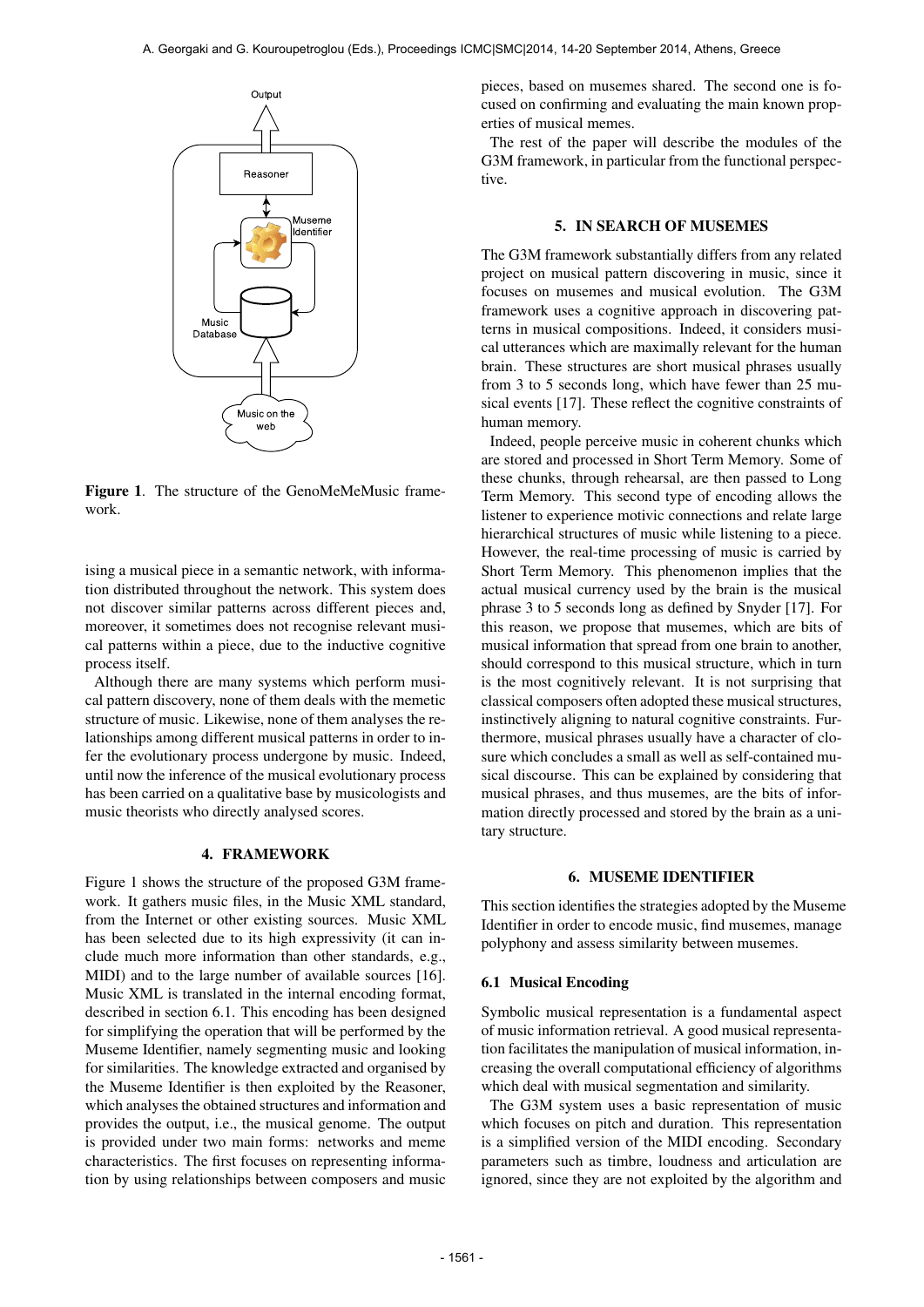

{51/2, 53/1, 55/1, 412/1, 51/2, 48/0.5, 410/0.5, 412/1, 53/1, 51/1, 412/1, 51/4}

Figure 2. Example of internal encoding of a traditionally notated melody.

they are not believed to be critically relevant in musemes. In the G3M representation, a piece of music is encoded as a list of lists. Every internal list represents a musical part or instrument of a musical score. For example, a string quartet is encoded as a list of four lists, where the internal lists correspond respectively to the musical parts of first and second violin, viola and cello. Furthermore, additional meta-information extracted from the music XML original file, like author and geographical position, are saved.

Internal lists are made up of a sequence of musical events, which are the salient features of a musical part. A musical event is a note that comprises both a pitch or a rest and its duration. The complete representation of a musical part consists of a sequence of musical events arranged in a list.

Every musical event encodes the information relative to pitch and duration using a simple string of digits. The first part of the string deals with the pitch of a musical event and is identified by two parameters: octave and pitch class. The octave is represented by a digit from 0 to 9. The pitch class by a number between 1 and 13, where 13 indicates a rest. For example, middle C is encoded as "41". A rest has the value of the octave equal to 0. The second part of the string encodes the duration of a musical event. The duration is encoded considering the actual duration of a musical event expressed in seconds.

Duration and pitch are grouped together and form a single musical event. Within the string that represents a musical event, pitch and duration are divided by the symbol "/". For example, a middle C with a duration of one second is encoded as "41/1".

Figure 2 shows an example of the internal encoding of G3M. A traditionally notated melody is encoded as a list of musical events.

## 6.2 Grouping

The Museme Identifier segments the music for identifying musemes. The resulting groups must be cognitively relevant, in order to reflect the actual bits of musical information which are stored in the human brain and passed from one listener to another. These groups correspond to the musical phrases of 3 to 5 seconds long identified by Snyder [17].

The algorithm of grouping adopts a series of preference rules inspired by the work of Temperley [18]. Boundaries between musical phrases are identified by considering a set of different, sometimes conflicting, conditions which have different weights in order to choose a specific musical phrase. The algorithm uses a multi-parametric metric which exploits the rules of proximity, similarity and good continuation, discovered by Gestalt psychology, as well as the concepts of musical parallelism and intensification.

The algorithm prefers musical structures which are 3 to 5 seconds long and which have fewer than 25 musical events, in order to target pieces of information that are stored in Short Term Memory. The rule of proximity guarantees that musical events that are close together are heard as coherent unified musical structures. The rule of similarity assures that musical utterances which are somehow similar with respect to some musical parameters should be grouped together. The rule of good continuation guarantees that coherent musical chunks, such as ascending or descending scales, are put within the same group. Parallelism guarantees that slightly different repetitions of musical chunks are grouped as a unified element. The same applies for the concept of intensification, which considers different musical passages which have in common the same deep structure, though they are characterised by thicker or lighter surface texture.

Often, these rules provide different cues on how to group a musical phrase. To overcome the issue, the algorithm exploits a metric based on a linear combination of the aforementioned rules. This metric provides an overall score for segmenting a musical work and finds the most likely musemes.

# 6.3 Polyphony

The G3M framework can analyse polyphonic music. It divides a polyphonic piece into as many parts as the number of voices of the piece, and then performs an in-depth analysis treating every line separately, as a monophonic piece.

This approach has several benefits. First, it is easier to implement and manage, since the complexity arising from the combination of multiple lines and vertical musical structures can be ignored. Secondly, the approach is computationally efficient, since it performs analysis only on linear sequences of musical events. As a consequence, the approach allows the system to save a significant amount of time when dealing with large sets of musical pieces. Finally, the approach is musically effective. Even if some musemes are probably lost while considering each line as a single piece, the great majority of them are still present and detectable. Melodic musemes usually appear in the same musical part and are not split between different musical lines.

However, it is undeniable that the process of turning a polyphonic piece into a sequence of monophonic lines eliminates relevant musical information. For this reason, future work will consider the polyphonic aspect of music as a whole, focusing on harmonic structures and vertical musemes as well.

## 6.4 Similarity

G3M has a specific algorithm which measures similarity, in order to detect the occurrences of musemes both within the same piece (i.e., intra-opus) and among different pieces (i.e., inter-opus). The algorithm deals with approximation rather than perfect repetition. Indeed, one of the ma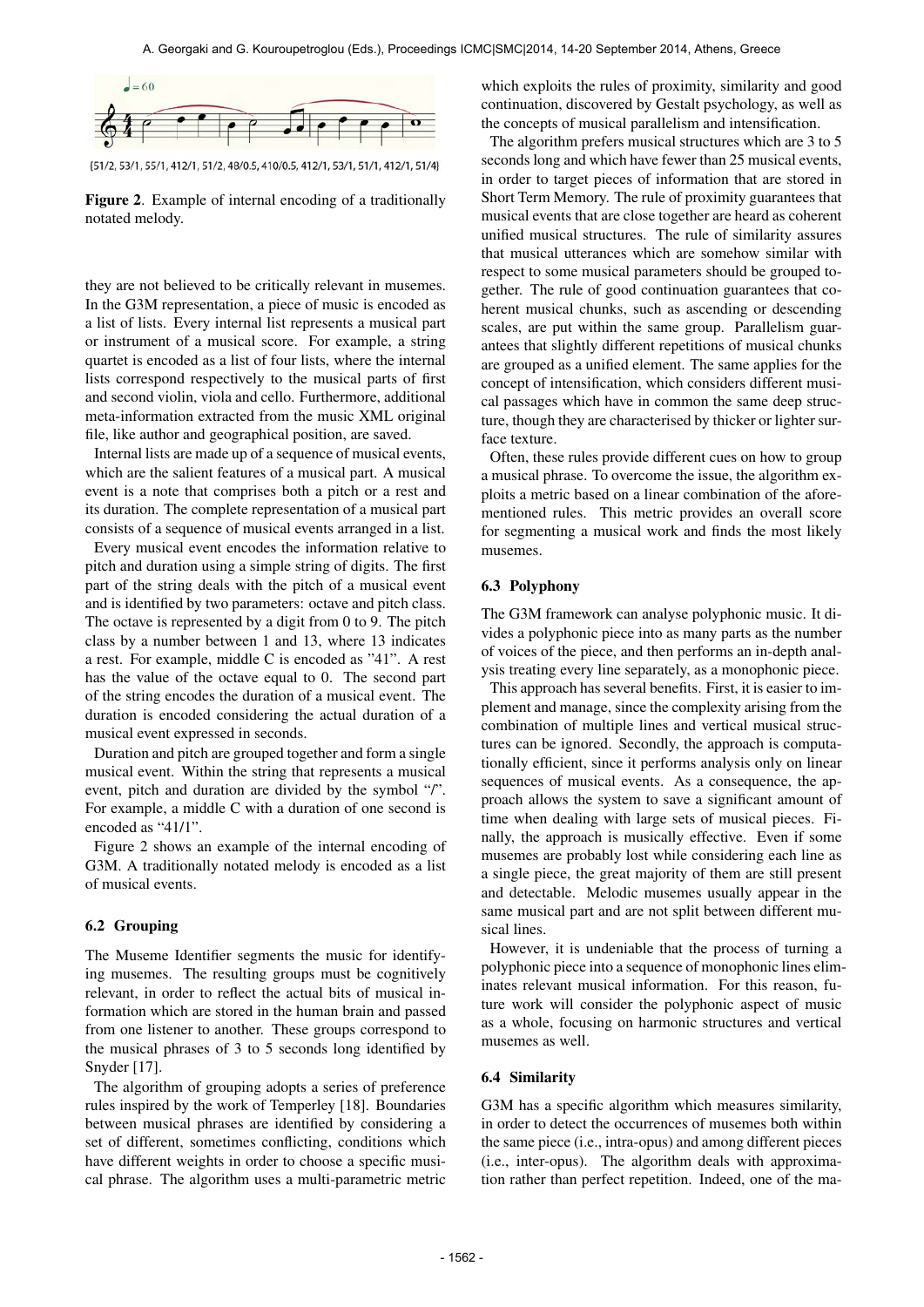jor challenges of G3M is to decide whether or not two musemes can be regarded as the 'same' pattern. To determine this, the algorithm uses an approach based on cognition, which considers several parameters to judge the similarity of two musemes.

In particular, the algorithm considers the number of tones and the distance in pitch, rhythm and melodic contour between two musical phrases as different parameters to evaluate. Moreover, the algorithm introduces a metric which considers the complexity of the museme itself. The rationale behind this is that the more complex a museme is, the more difficult is to relate two patterns together when they differ along some parameters. All of these metrics are arranged altogether in a linear combination. The resulting score value is used for comparing musemes.

The process of recognising the similarity between two musemes is essential for understanding and explaining the memetic process of music. Indeed, this algorithm, which is part of the Museme Identifier module, is the most critical element of the whole framework.

## 7. OUTPUT

This section analyses the outputs of the memetic analysis performed by the Reasoner of the G3M framework. These outputs correspond to the genome of music. The section considers both the main properties of memes (i.e., longevity, fecundity and copying-fidelity) as well as the structural organisation of musemes within music pieces considered at the inter-opus level. Furthermore, the Reasoner will exploit time and geographical information encoded within the music pieces, in order to highlight how museme parameters evolve over time and space.

## 7.1 Meme Properties

In order to prove that music can be regarded as a memetic phenomenon, it is necessary to demonstrate that the extracted patterns show the salient properties of memes.

# *7.1.1 Longevity*

Longevity refers to how long a meme can survive, and can be observed in pieces composed at different times. To assure memetic evolution, memes must survive a sufficient amount of time. Therefore, it is of main importance understanding whether or not the musemes identified by G3M are persistent enough to establish an evolutionary process. The Reasoner measures longevity by calculating the average lifetime, as well as other relevant lifetime-related information, of the musemes in the dataset. However, it is likely that the average lifetime of the musemes could be a meaningless measure, since a power-law distribution is expected. Indeed, we think that just a few musemes are extremely long-lived, whereas the majority of them ususally present a shorter lifetime.

## *7.1.2 Fecundity*

Fecundity refers to the rate of replication of a meme. The greater the rate of replication, the greater the possibility of that meme to spread throughout the meme pool. To measure this parameter, the Reasoner checks the number of occurrences of each identified museme. The measurement considers only one occurrence of a museme per musical piece, whether or not the museme appears more than once within the same piece. The rationale behind this choice is to avoid internal redundancy. The Reasoner extracts the distribution of the number of occurrences of the musemes over the considered dataset. Again, we expect a power-law distribution with a small number of musemes overrepresented within the database.

# *7.1.3 Copying-fidelity*

Copying-fidelity refers to the capacity of producing faithful copies of a meme. The more accurate the copy, the more will remain of the initial pattern after several rounds of replication. The Reasoner measures infidelity by calculating the ratio between the number of mutated occurrences of a museme and the total occurrences of the same museme within the database. Copying-fidelity can be easily derived by subtracting the value of infidelity from one. Then, the system calculates the average fidelity and the standard deviation, and finds the statistical distribution. As for previously discussed properties, a power-law distribution is expected.

## 7.2 Networks

To visualize the database of musemes as well as to gain analytical insights, the system organises the data in two different complex networks, which provide relevant musical information and which should prove the memetic evolutionary process undergone by music. These networks properly correspond to the musical genome that the research aims to track.

# *7.2.1 Museme*

In the Museme Network musemes are the nodes. Nodes are connected by edges, which correspond to a music piece which two musemes both appear in. The edge is weighted. The greater the number of the pieces two musemes appear simultaneously in, the greater the weight of the link they share. The network organises the musical material depending on the relationships musemes have within pieces of music.

The Museme Network represents a kind of genome of music, since it corresponds to the meme pool of basic musical structures encoded in the human brain. This network can be easily analysed for gaining insights on the closeness of some musemes. We expect a free-scale network, with a small number of components which are hyperconnected, and a huge number of musemes which are connected to few others. Additionally, the network can be generated and studied by considering different time periods, in order to understand how the components, their links and the general parameters which describe the network evolve over time.